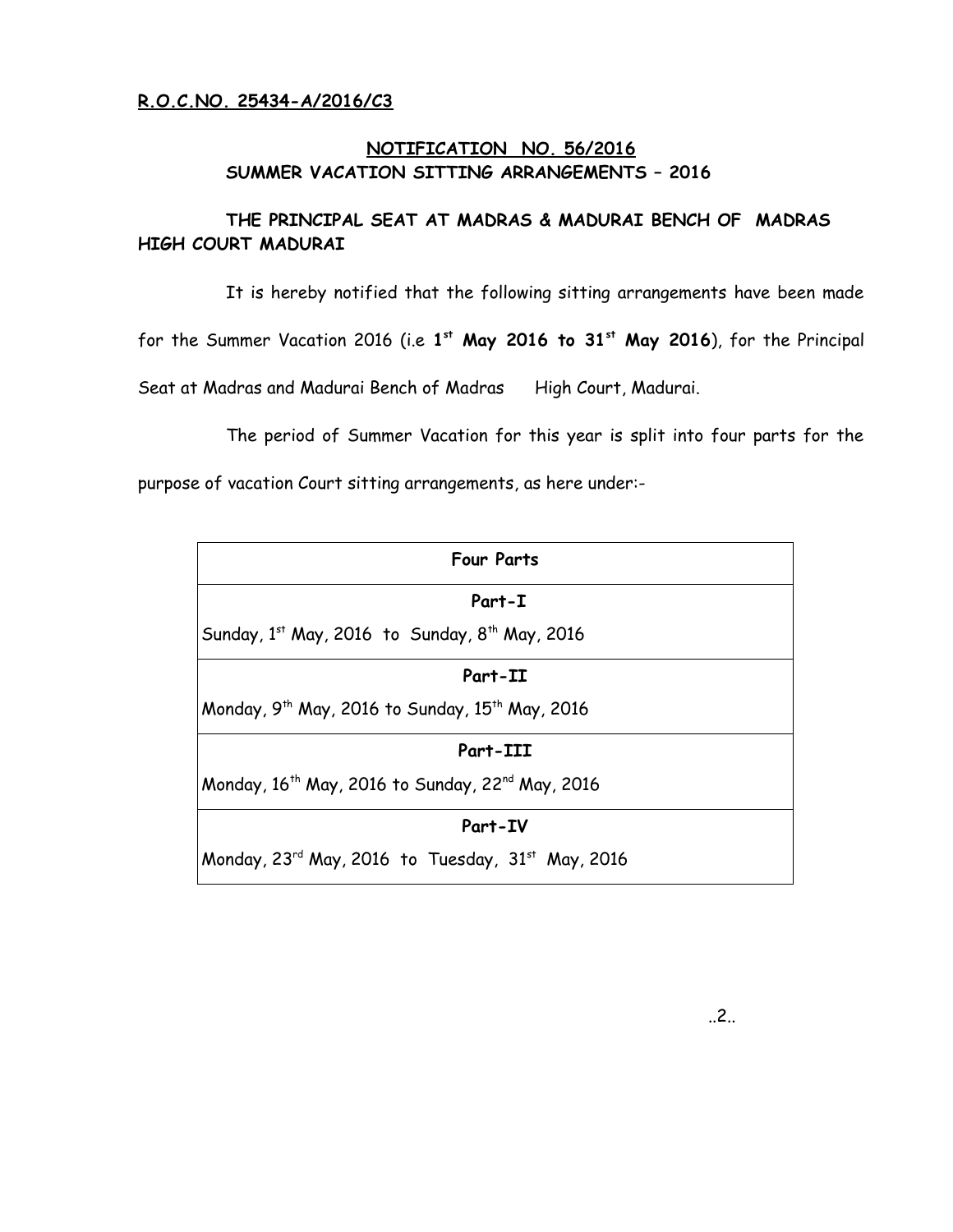# **HON'BLE VACATION JUDGES NOMINATED FOR THE SUMMER VACATION (PARTS I TO IV)**

## **(i) THE PRINCIPAL SEAT AT MADRAS**

### **PART-I (01.05.2016 to 08.05.2016)**

The Hon'ble Thiru. Justice **K.K.SASIDHARAN,** Hon'ble Dr.Justice **S.VIMALA** and Hon'ble Thiru. Justice **P.KALAIYARASAN** will be the Hon'ble Vacation Judges for the **I Part** of the Vacation on the dates mentioned below, unless & otherwise notified for other days also, for disposal of very urgent matters. The details of work allotment are as follows:-

| Date of<br>Sitting |                | Hon'ble Judges                                                                        | Subjects                                                                                                                                                                                                                                                             |
|--------------------|----------------|---------------------------------------------------------------------------------------|----------------------------------------------------------------------------------------------------------------------------------------------------------------------------------------------------------------------------------------------------------------------|
| 04.05.2016an       | 1              | Hon'ble<br><b>Justice</b><br>K.K.Sasidharan<br>and<br>Hon'ble Dr. Justice<br>S.Vimala | <b>Thiru.</b> All Division Bench Matters                                                                                                                                                                                                                             |
| d 05.05.2016       | $\overline{2}$ | Hon'ble<br>Thiru.<br>Justice<br>K.K.Sasidharan                                        | After Division Bench work - Writ Petition -<br>General, Miscellaneous, Tax, MV, MV-Tax,<br>Education, Mines & Minerals, Industries,<br>EB, Land Acquisition and Local Authority.                                                                                     |
|                    | 3 <sub>1</sub> | Hon'ble<br>S.Vimala                                                                   | Dr.Justice After Division Bench work - Writ Petition,<br>Labour, Service, Customs & Central Excise,<br>Cinema, Prohibition & Excise, Forest, ULC,<br>Land Reforms, Land Tenancy, APM,<br>$Co-$<br>operative Society and Appellate Side and<br>Original side matters. |
|                    | 4              | P.Kalaiyarasan                                                                        | Hon'ble Thiru. Justice All Single Bench Criminal Side matters.                                                                                                                                                                                                       |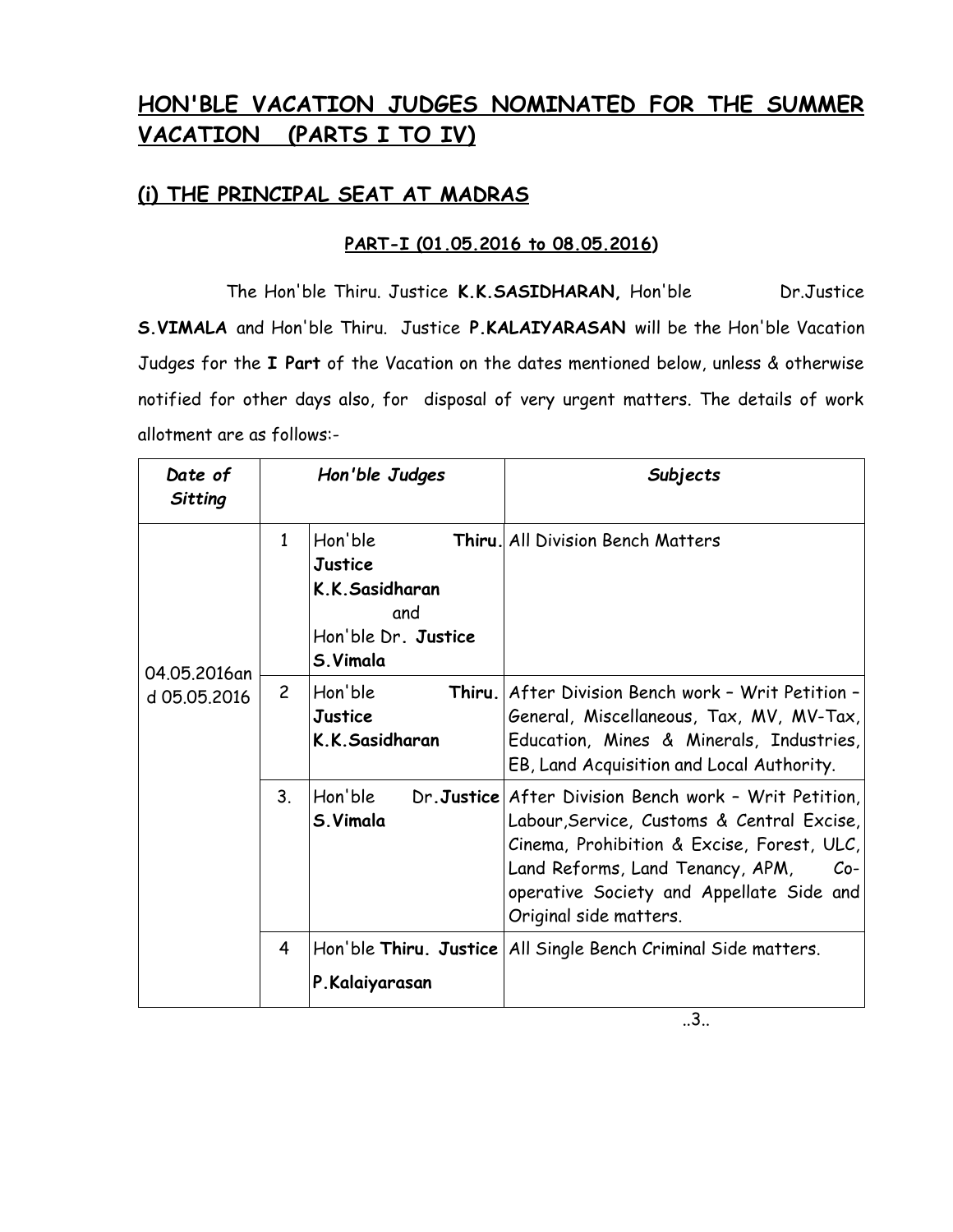#### **PART-II (09.05.2016 to 15.05.2016)**

The Hon'ble Thiru Justice **N.KIRUBAKARAN,** Hon'ble Thiru Justice **M.V.MURALIDARAN** and Hon'ble Thiru. Justice **V.BHARATHIDASAN** will be the Hon'ble Vacation Judges for the **II Part** of the Vacation on the dates mentioned below, unless and otherwise notified for other days also, for disposal of very urgent matters. The details of work allotment are as follows:-

| Date of<br>Sitting           |              | Hon'ble Judges                        |         | Subjects                                                                                                                                                                                                                                                                     |
|------------------------------|--------------|---------------------------------------|---------|------------------------------------------------------------------------------------------------------------------------------------------------------------------------------------------------------------------------------------------------------------------------------|
|                              | $\mathbf{1}$ | N.Kirubakaran<br>and<br>Hon'ble Thiru | Justice | Hon'ble Thiru Justice All Division Bench matters                                                                                                                                                                                                                             |
|                              |              | M.V. Muralidaran                      |         |                                                                                                                                                                                                                                                                              |
| 11.05.2016 and<br>12.05.2016 |              | N.Kirubakaran                         |         | 2. Hon'ble Thiru Justice After Division Bench work -<br>Writ<br>Petition - General, Miscellaneous, Tax,<br>MV, MV-Tax, Education, Mines &<br>Minerals, Industries, EB,<br>Land<br>Acquisition and Local Authority.                                                           |
|                              |              | M.V. Muralidaran                      |         | 3. Hon'ble Thiru Justice After Division Bench work - Writ<br>Petition- Labour, Service, Customs &<br>Central Excise, Cinema, Prohibition &<br>Excise, Forest, ULC, Land Reforms, Land<br>Tenancy, APM, Co-operative Society and<br>Appellate Side and Original side matters. |
|                              | 4            | V. Bharathidasan                      |         | Hon'bleThiru. Justice All Single Bench Criminal Side matters.                                                                                                                                                                                                                |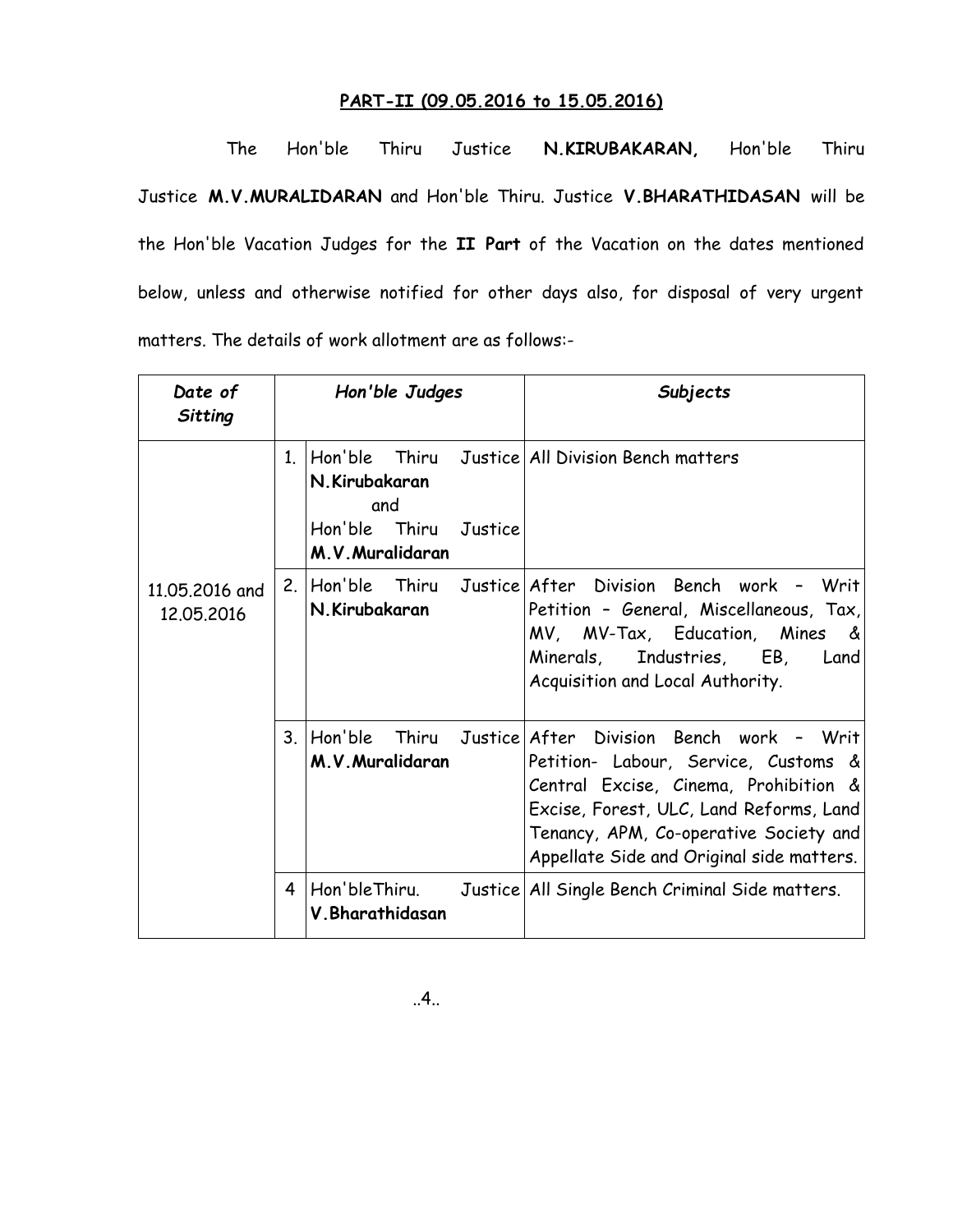#### **PART-III(16.05.2016 to 22.05.2016)**

The Hon'ble Thiru Justice **K.KALYANASUNDARAM,** Hon'ble Thiru. Justice **D.KRISHNAKUMAR** and Hon'ble Thiru. Justice **R.MAHADEVAN** will be the Hon'ble Vacation Judges for the **III Part** of the Vacation on the dates mentioned below, unless and otherwise notified for other days also, for disposal of very urgent matters. The details of work allotment are as follows:-

| Date of<br>Sitting |                | Hon'ble Judges               |              |         | Subjects                                                                                                                                                                                                                                                              |
|--------------------|----------------|------------------------------|--------------|---------|-----------------------------------------------------------------------------------------------------------------------------------------------------------------------------------------------------------------------------------------------------------------------|
|                    | $\mathbf{1}$ . | Hon'ble<br>K.Kalyanasundaram | Thiru<br>and |         | Justice All Division Bench matters                                                                                                                                                                                                                                    |
| 19.05.2016         |                | Hon'ble<br>D.Krishnakumar    | Thiru        | Justice |                                                                                                                                                                                                                                                                       |
| and<br>20.05.2016  | 2.             | Hon'ble<br>K.Kalyanasundaram | Thiru        |         | Justice After Division Bench work - Writ<br>Petition - General Miscellaneous,<br>Tax, MV, MV-Tax, Education,<br>Mines & Minerals, Industries, EB,<br>Land Acquisition and<br>Local<br>Authority.                                                                      |
|                    | 3 <sub>1</sub> | Hon'ble<br>D.Krishnakumar    | Thiru        |         | Justice After Division Bench work - Writ<br>- Labour, Service,<br>Petition<br>Customs & Central Excise, Cinema,<br>Prohibition & Excise, Forest, ULC,<br>Land Reforms, Land Tenancy,<br>APM, Co-operative Society and<br>Appellate Side and Original side<br>matters. |
|                    | 4.             | Hon'ble<br>R. Mahadevan      | Thiru.       |         | Justice All Single Bench Criminal Side<br>matters.                                                                                                                                                                                                                    |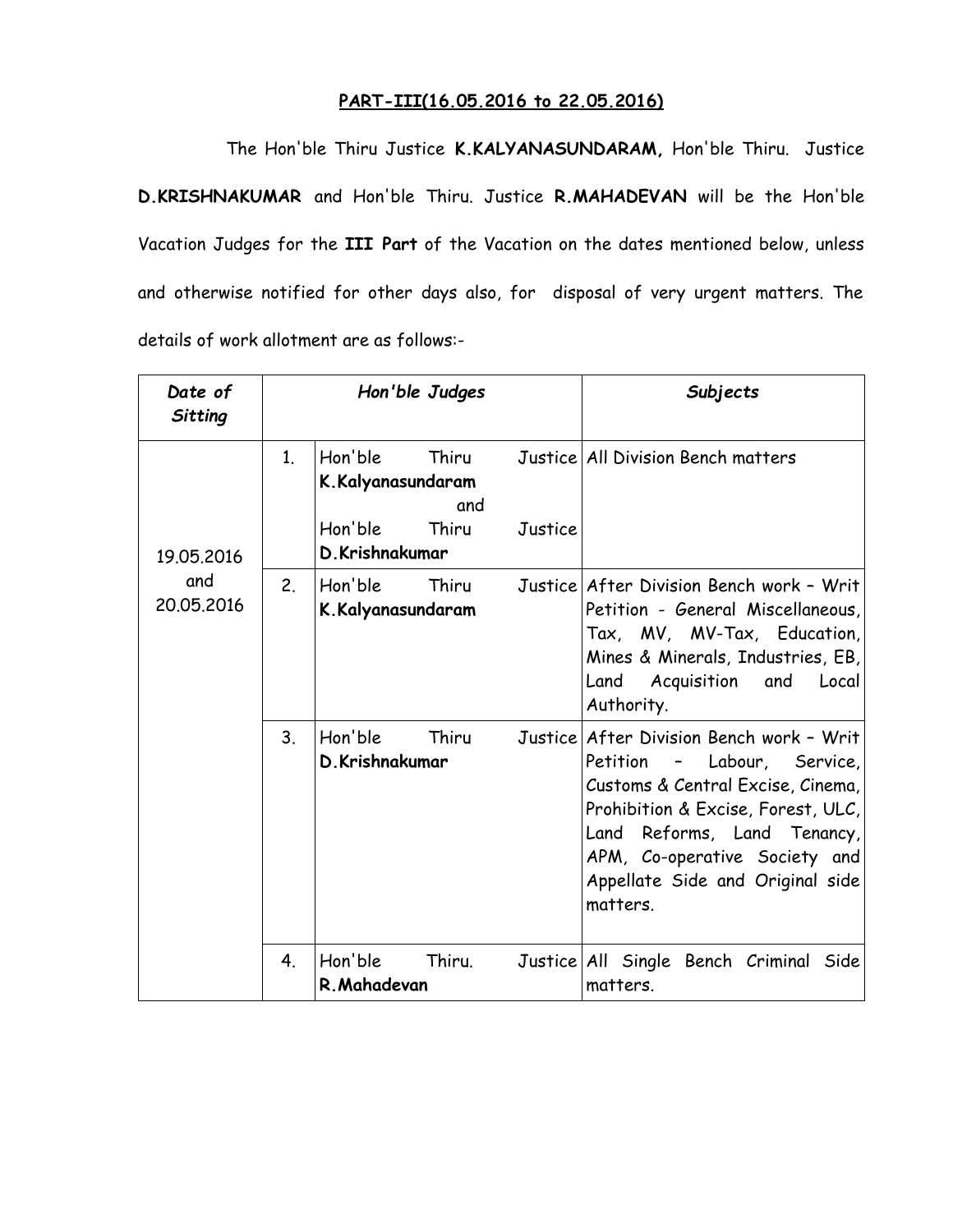#### **PART-IV (23.05.2016 to 31.05.2016)**

The Hon'ble Thiru. Justice **M.SATHYANARAYANAN,** Hon'ble Thiru Justice **M.V.MURALIDARAN** and Hon'ble Thiru. Justice **B.GOKULDASS** will be the Hon'ble Vacation Judges for the **IV Part** of the Vacation on the dates mentioned below, unless and otherwise notified for other days also, for disposal of very urgent matters. The details of work allotment are as follows:-

| Date of<br>Sitting |                | Hon'ble Judges                             |         | Subjects                                                                                                                                                                                                                                                    |
|--------------------|----------------|--------------------------------------------|---------|-------------------------------------------------------------------------------------------------------------------------------------------------------------------------------------------------------------------------------------------------------------|
|                    | 1 <sub>1</sub> | Hon'ble Thiru.<br>M.Sathyanarayanan<br>and |         | Justice All Division Bench matters                                                                                                                                                                                                                          |
| 25.05.2016         |                | Hon'ble<br>Thiru<br>M.V. Muralidaran       | Justice |                                                                                                                                                                                                                                                             |
| and<br>26.05.2016  | 2.             | Hon'ble<br>Thiru.<br>M.Sathyanarayanan     |         | Justice After Division Bench work - Writ<br>Petition- General, Miscellaneous,<br>Tax, MV, MV-Tax, Education,<br>Mines & Minerals, Industries, EB,<br>Land Acquisition and<br>Local<br>Authority.                                                            |
|                    | 3 <sub>1</sub> | Hon'ble<br>Thiru<br>M.V. Muralidaran       | Justice | After Division Bench work - Writ<br>Petition- Labour Service, Customs<br>Central Excise, Cinema,<br>&<br>Prohibition & Excise, Forest, ULC,<br>Land Reforms, Land Tenancy,<br>APM, Co-operative Society and<br>Appellate Side and Original side<br>matters. |
|                    | 4 <sub>1</sub> | Hon'ble<br>Thiru.<br><b>B.Gokuldass</b>    |         | Justice All Single Bench Criminal Side<br>matters.                                                                                                                                                                                                          |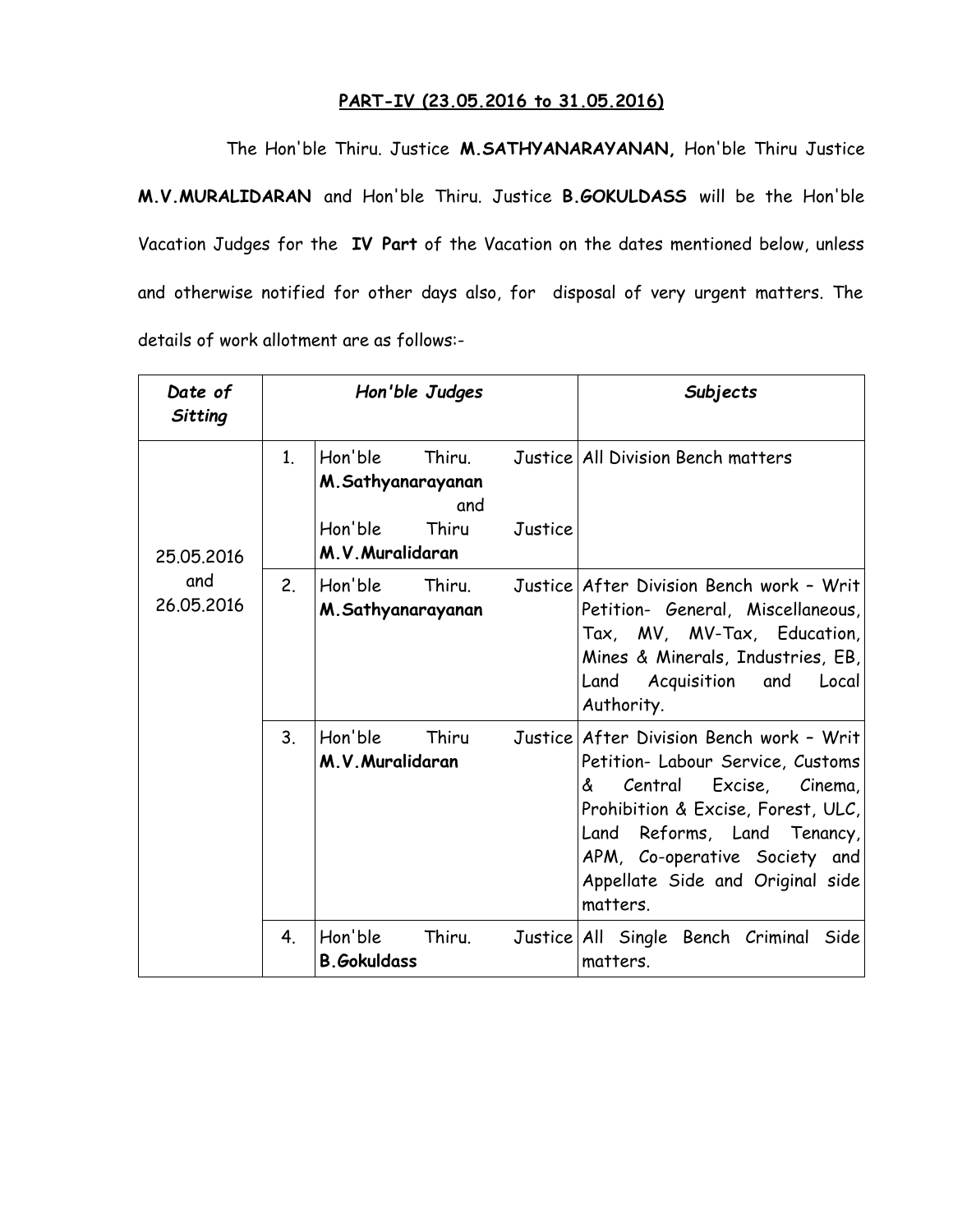# **(ii)THE MADURAI BENCH OF MADRAS HIGH COURT, MADURAI.**

#### **PART-I (01.05.2016 to 08.05.2016)**

The Hon'ble Thiru. Justice **T.S.SIVAGNANAM,** Hon'ble Thiru. Justice **P.N.PRAKASH** will be the Hon'ble Vacation Judges for the **I Part** of the Vacation on the dates mentioned below, unless & otherwise notified for other days also, for disposal of very urgent matters. The details of work allotment are as follows:-

| Date of<br>Sitting           |                | Hon'ble Judges                                                                                | Subjects                                                                                    |
|------------------------------|----------------|-----------------------------------------------------------------------------------------------|---------------------------------------------------------------------------------------------|
|                              | $\mathbf{1}$   | Hon'ble<br>Thiru.<br>T.S.Sivagnanam<br>and<br>Hon'ble Thiru.<br><b>Justice</b><br>P.N.Prakash | <b>Justice All Division Bench Matters</b>                                                   |
| 04.05.2016an<br>d 05.05.2016 | $\mathsf{2}$   | Hon'ble<br>Thiru.<br>T.S.Sivagnanam                                                           | Justice After Division Bench work - All<br>Single Bench Writ and Appellate<br>Side matters. |
|                              | 3 <sub>1</sub> | Hon'ble Thiru, P.N.Prakash                                                                    | After Division Bench work - All<br>Single Bench Criminal<br>Side<br>matters.                |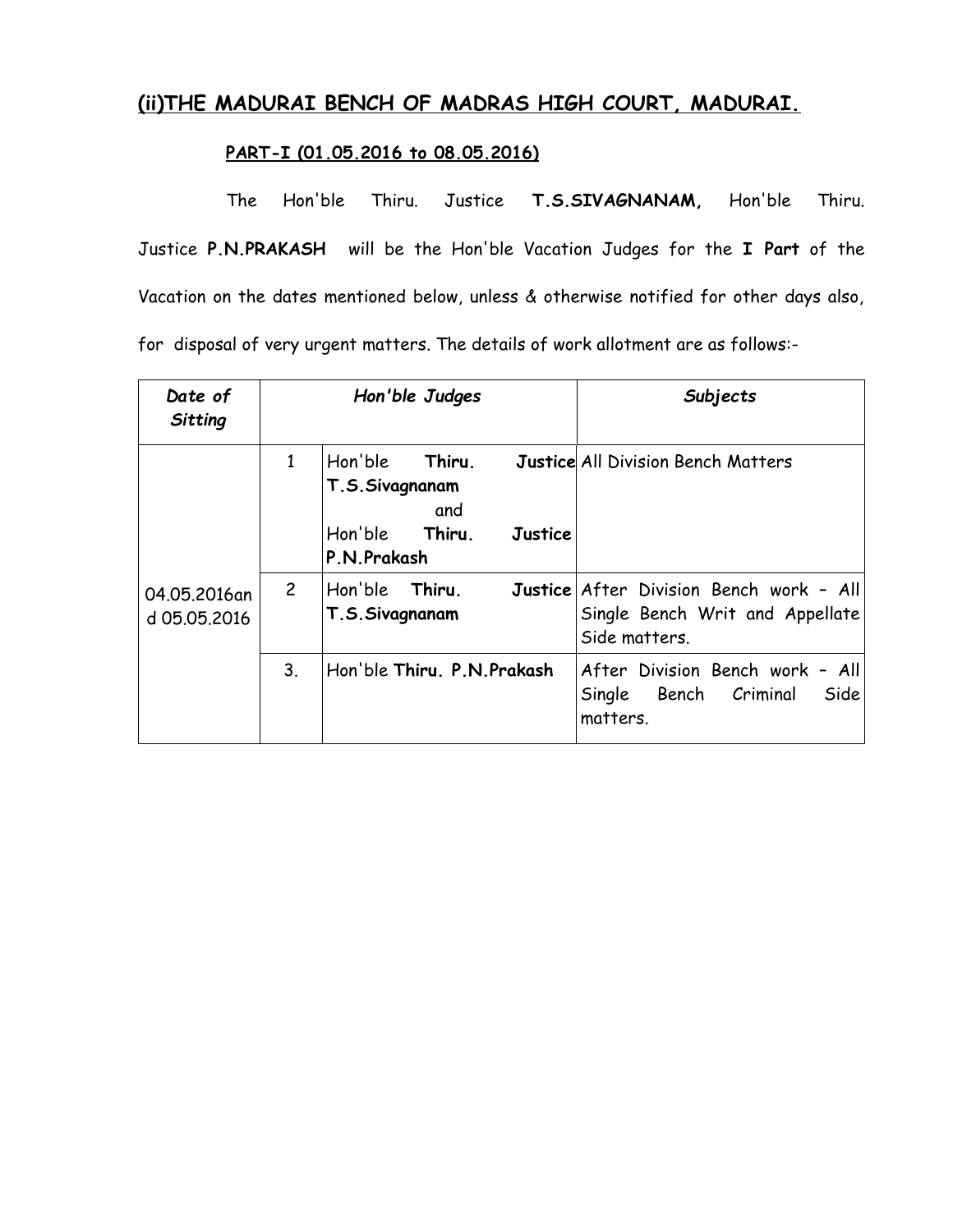### **PART-II (09.05.2016 to 15.05.2016)**

The Hon'ble Thiru Justice **G.CHOCKALINGAM,** Hon'ble Thiru Justice **P.KALAIYARASAN** will be the Hon'ble Vacation Judges for the **II Part** of the Vacation on the dates mentioned below, unless and otherwise notified for other days also, for disposal of very urgent matters. The details of work allotment are as follows:-

| Date of<br>Sitting           | Hon'ble Judges |                                                           |         | Subjects                                                                                                  |
|------------------------------|----------------|-----------------------------------------------------------|---------|-----------------------------------------------------------------------------------------------------------|
|                              |                | G. Chockalingam<br>and<br>Hon'ble Thiru<br>P.Kalaiyarasan | Justice | Hon'ble Thiru Justice All Division Bench matters                                                          |
| 11,05,2016 and<br>12.05.2016 |                | G. Chockalingam                                           |         | 2. Hon'ble Thiru Justice After Division Bench work - All Single<br>Bench Writ and Appellate Side matters. |
|                              | 3.             | Hon'ble<br>P.Kalaiyarasan                                 |         | Thiru Justice After Division Bench work - All Single<br>Bench Criminal Side matters.                      |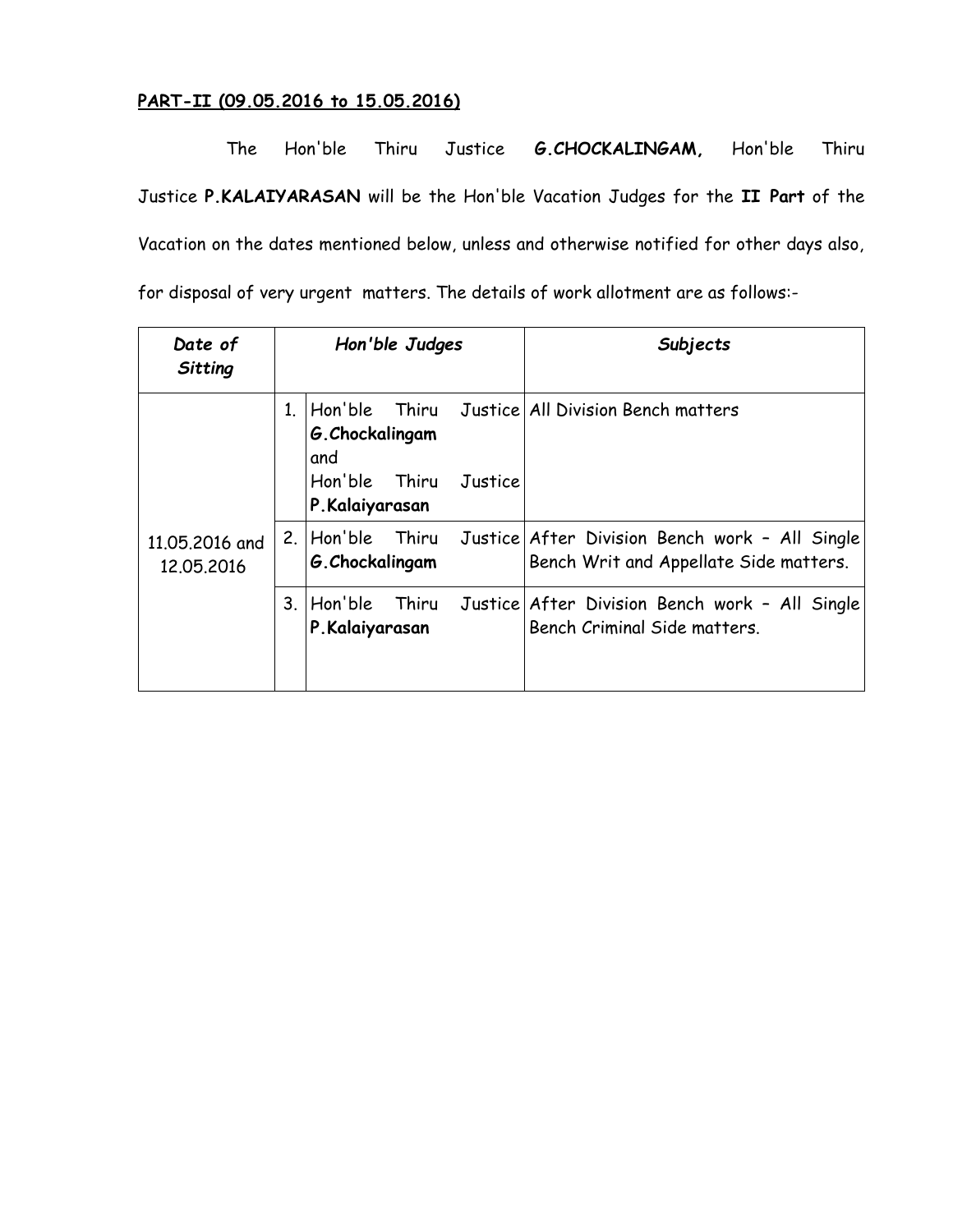#### **PART-III(16.05.2016 to 22.05.2016)**

The Hon'ble Thiru Justice **M.V.MURALIDARAN,** Hon'ble Thiru Justice **B.GOKULDASS** will be the Hon'ble Vacation Judges for the **III Part** of the Vacation on the dates mentioned below, unless and otherwise notified for other days also, for disposal of very urgent matters. The details of work allotment are as follows:-

| Date of<br><b>Sitting</b>       |                | Hon'ble Judges                     |       |         | Subjects                                                                                    |
|---------------------------------|----------------|------------------------------------|-------|---------|---------------------------------------------------------------------------------------------|
|                                 | 1 <sub>1</sub> | Hon'ble<br>M.V. Muralidaran<br>and | Thiru |         | Justice All Division Bench matters                                                          |
| 19.05.2016<br>and<br>20.05.2016 |                | Hon'ble<br><b>B.</b> Gokuldass     | Thiru | Justice |                                                                                             |
|                                 | 2.             | Hon'ble<br>M.V. Muralidaran        | Thiru |         | Justice After Division Bench work - All<br>Single Bench Writ and Appellate<br>Side matters. |
|                                 | 3 <sub>1</sub> | Hon'ble<br><b>B.</b> Gokuldass     | Thiru |         | Justice After Division Bench work - All<br>Single Bench Criminal<br>Side<br>matters.        |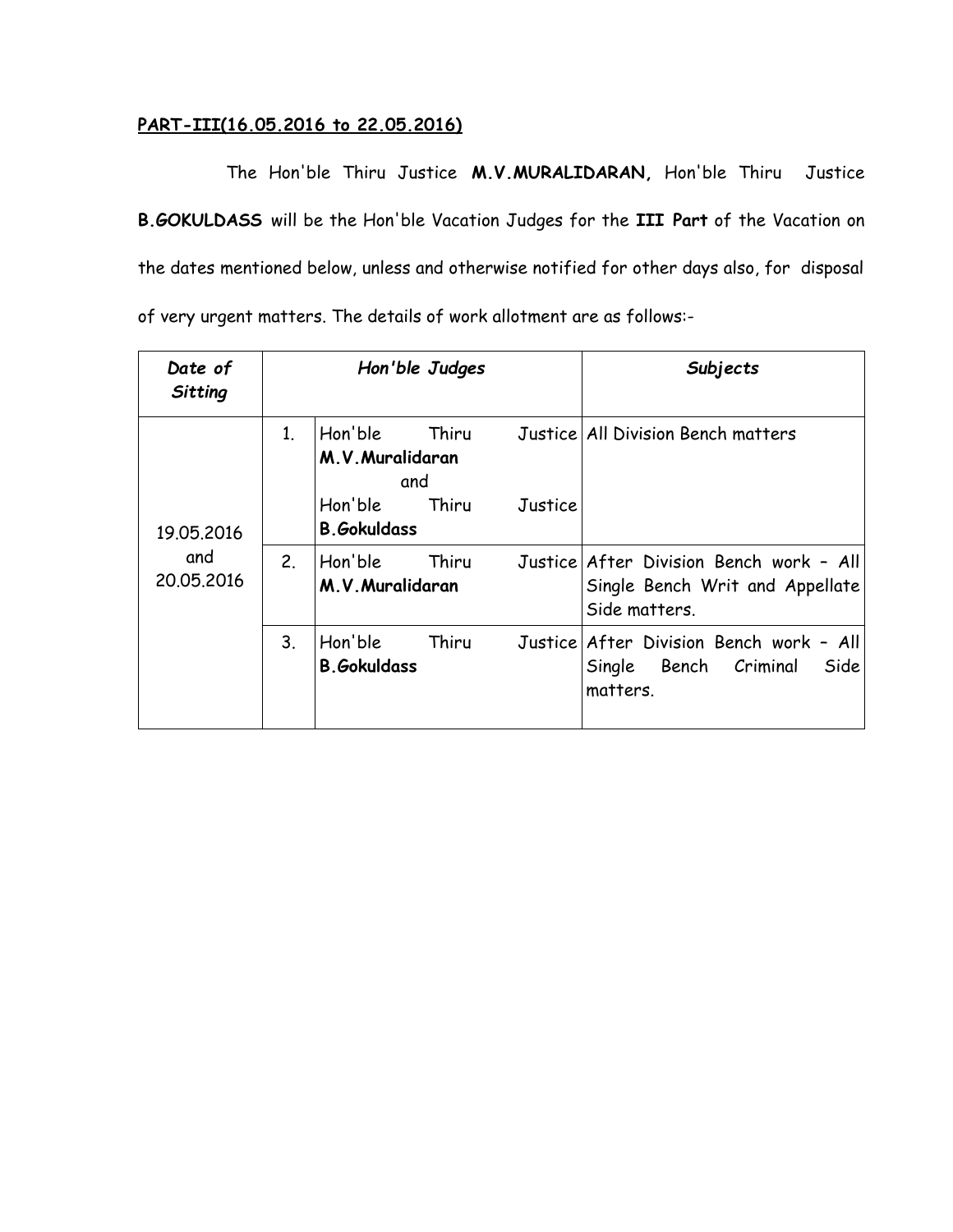#### **PART -IV (23.05.2016 to 31.05.2016)**

The Hon'ble Thiru. Justice **R.MAHADEVAN,** Hon'ble Thiru Justice **S.S.SUNDAR** will be the Hon'ble Vacation Judges for the **IV Part** of the Vacation on the dates mentioned below, unless and otherwise notified for other days also, for disposal of very urgent matters. The details of work allotment are as follows:-

| Date of<br>Sitting              |                |                                                  | Hon'ble Judges         |         | Subjects                                                                                    |
|---------------------------------|----------------|--------------------------------------------------|------------------------|---------|---------------------------------------------------------------------------------------------|
| 25.05.2016<br>and<br>26.05.2016 | 1 <sub>1</sub> | Hon'ble<br>R. Mahadevan<br>Hon'ble<br>S.S.Sundar | Thiru.<br>and<br>Thiru | Justice | Justice   All Division Bench matters                                                        |
|                                 | 2.             | Hon'ble<br>R. Mahadevan                          | Thiru.                 |         | Justice After Division Bench work - All<br>Single Bench Writ and Appellate<br>Side matters. |
|                                 | 3 <sub>1</sub> | Hon'ble<br>S.S.Sundar                            | Thiru                  |         | Justice After Division Bench work - All<br>Single Bench Criminal<br>Side<br>matters.        |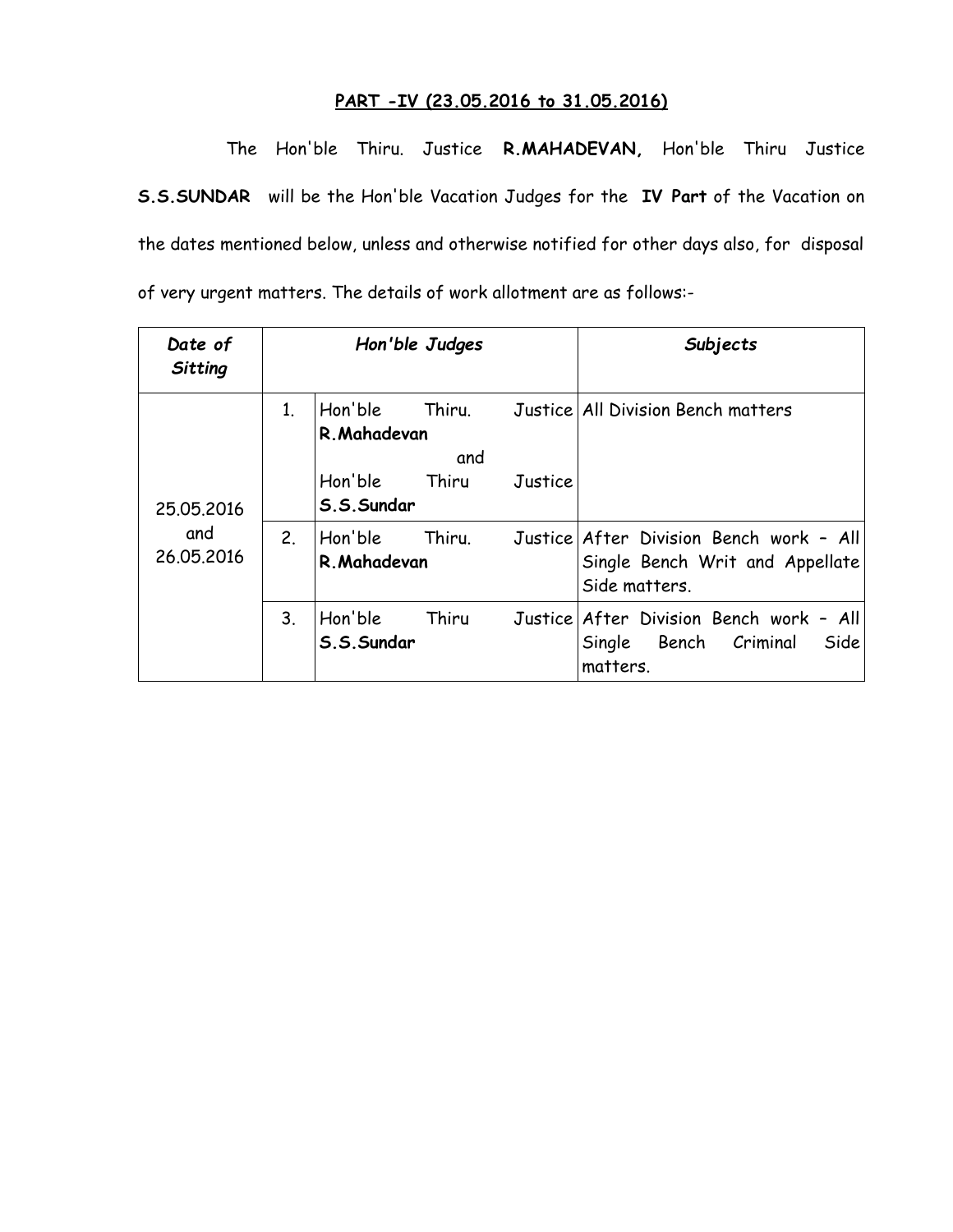The following Officers are nominated as Vacation Officers for the corresponding sitting days of the Hon'ble Vacation Judges during Part I, II, III & IV of the vacation, respectively.

|            | SI.<br><b>No</b> | Principal Seat at Madras<br>Tvl.                                   | Madurai Bench at Madurai<br>Tvl.                 |
|------------|------------------|--------------------------------------------------------------------|--------------------------------------------------|
|            | 1 <sub>1</sub>   | V.Jaisankar<br>Deputy Registrar (Judicial)                         | P.R.Subramanian<br>Deputy Registrar (Admn)       |
| PART - I   | 2.               | N.Gowri<br>Asst. Registrar (O.S.II)                                | A.Mathiyalagan<br>Asst. Registrar (A.E)          |
|            | 3.               | J. Angeline Thelma Chitra<br>Asst. Registrar (A.E)                 | A.R.Ranganathan<br>Asst. Registrar (T&P)         |
|            | 1.               | C.B.Meena<br>Deputy Registrar (A.S)                                | <b>B.T.Rohini</b><br>Deputy Registrar (Accounts) |
| PART - II  | 2.               | M.Rajendran<br>Asst. Registrar (C.S.IV)                            | B.Geetha<br>Asst. Registrar (Per.Admn.)          |
| 3.         |                  | M.V.Prasanna Venkatesan<br>Asst. Registrar (C.S.V)                 | D.Pandian<br>Asst. Registrar (C.S.I)             |
| PART - III | 1 <sub>1</sub>   | S.Malarvizhi,<br>Deputy Registrar (CLAA)                           | S.Sridhar Gandhi<br>Deputy Registrar (Writs)     |
|            | 2.               | J.Sumathi,<br>Asst. Registrar (Mediation &<br>Conciliation Centre) | J.Ismail<br>Asst. Registrar (RTI Act)            |
| 3.         |                  | T.Selvaraj<br>Asst. Registrar (C.S VI)                             | V.Jayanthi<br>Asst. Registrar (Writs)            |
|            | $\mathbf{1}$     | P.Sandhiya,<br>Deputy Registrar (Admn.II)                          | N.Saraswathi,<br>Deputy Registrar (Judicial)     |
| PART-IV    | $\overline{c}$   | M.M.Ranidevasena<br>Asst. Registrar (J)                            | K.Hemavathi<br>Asst.Registrar (Admn.)            |
|            | 3                | S.K.Venkataraman<br>Asst. Registrar (RTI Act)                      | A.Paramasivam<br>Asst. Registrar (C.S.II)        |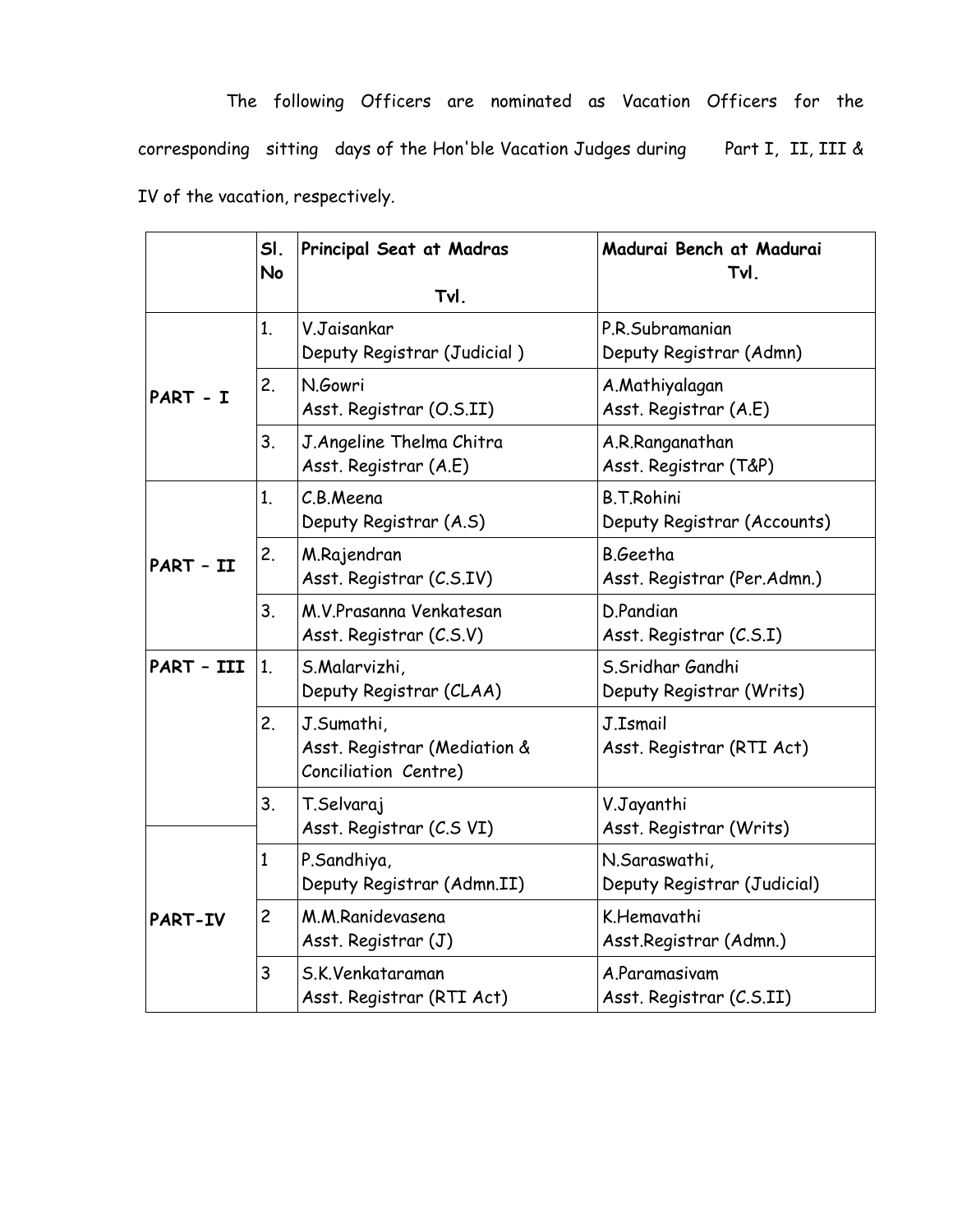No plaint or appeal or other proceedings will be received during the said period, unless it is accompanied by an application showing the urgency for an order to receive.

In any case of great urgency, applications may be made by delivering to the Vacation Officers with a request to transmit necessary papers to the Hon'ble Vacation Judge concerned and the Vacation Officers shall, if they consider the case as one of the sufficient urgency, arrange for the transmission of necessary papers and the case will be heard according to the directions of the Hon'ble Vacation Judge concerned either at the Court or at the Hon'ble Judge's residence on the next day at 10.30 A.M. unless it is a holiday for the High Court, or such other convenient time, which will be communicated to the practitioners.

No application should be presented at the residence of the Hon'ble Vacation Judges, under any circumstances and no lunch motion should be entertained during the Summer Vacation and that in Bail Petitions, lower court bail order should be enclosed along with the petitions and that this is subject to the permission, if granted, by the concerned Hon'ble Judge, it should be routed through the Vacation Officer.

 The Hon'ble Vacation Judges will sit in the Vacation Court from 10.30 A.M to 4.45 P.M.

The application for the issuance of certified or carbon copies of the orders and the Process fees for the issue of Notice etc., should be presented to the Vacation Officer concerned and after obtaining the orders of the Vacation Officer, may be filed in the Office.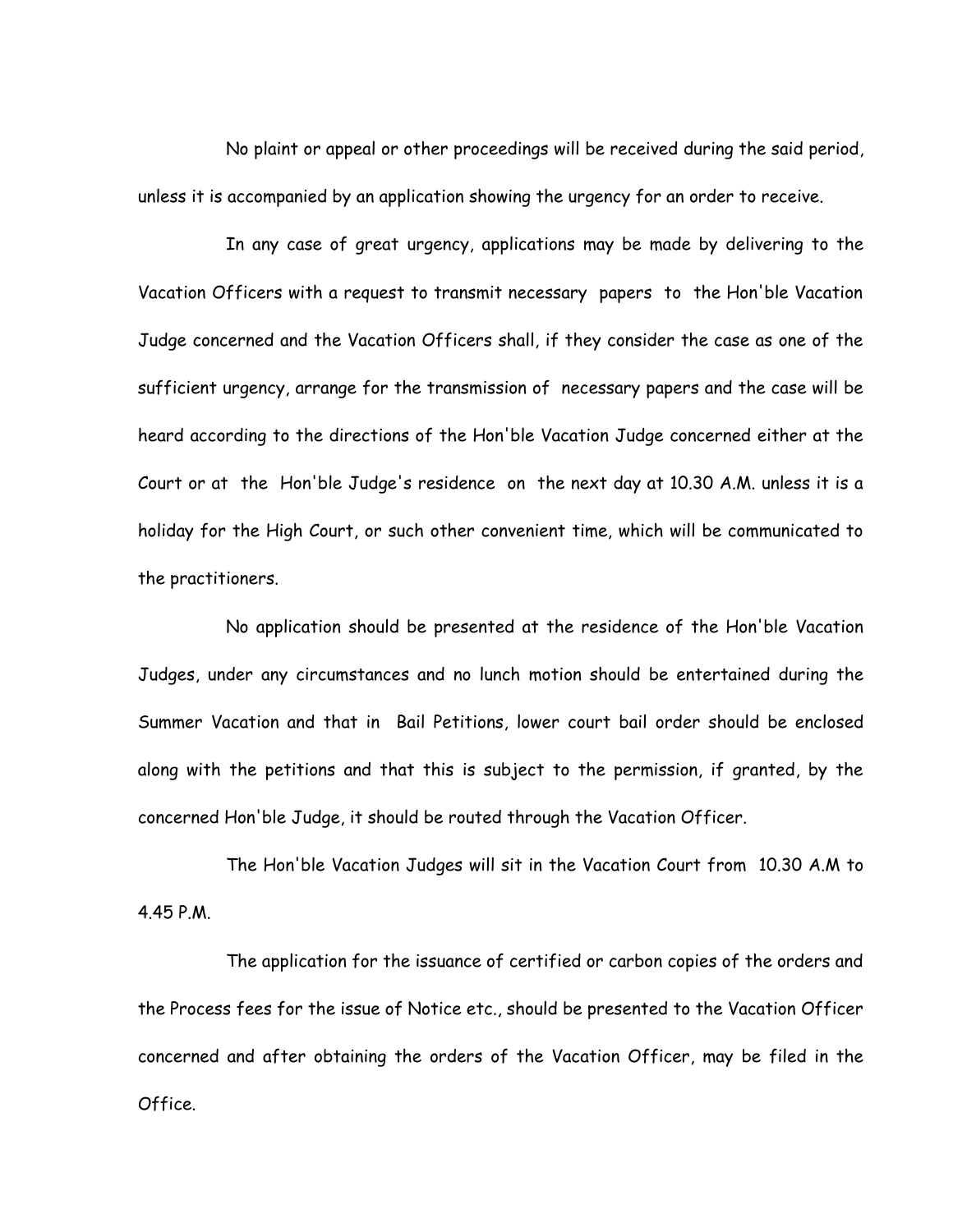Notice of any application of urgent matters will have to be given along with the papers to Vacation Officers before 1.30 P.M on the following filing dates:

| <b>Filing Date</b>     | <b>Court Sitting Date</b> |
|------------------------|---------------------------|
| 02.05.2016 (Monday)    | 04.05.2016 (Wednesday)    |
| 03.05.2016 (Tuesday)   | 05.05.2016 (Thursday)     |
| 09.05.2016 (Monday)    | 11.05.2016 (Wednesday)    |
| 10.05.2016 (Tuesday)   | 12.05.2016 (Thursday)     |
| 17.05.2016(Tuesday)    | 19.05.2016 (Thursday)     |
| 18.05.2016 (Wednesday) | 20.05.2016 (Friday)       |
| 23.05.2016 (Monday)    | 25.05.2016 (Wednesday)    |
| 24.05.2016 (Tuesday)   | 26.05.2016 (Thursday)     |

The Registry will work from 10.00 A.M to 4.45 P.M on all days during Summer

Vacation 2016, except on the Court sitting days, on which days the working hours will

be from 10.00 A.M to 5.45 P.M or till the Court work is over, whichever is later.

| HIGH COURT, MADRAS | Sd/-T.RAVINDRAN                              |
|--------------------|----------------------------------------------|
| DATED: 27.04.2016  | REGISTRAR GENERAL                            |
|                    | $1/T_{\text{NLO}}$ capy/Eanwarded/Dy anden// |

//True copy/Forwarded/By order//

Asst. Registrar (Admn.I)

To

01.All the Hon'ble Judges .

02.All the Officers, High Court, Madras and Madurai Bench of Madras High Court, Madurai.

03.The Secretary to His Excellency The President of India, New Delhi.

04.The Registrar General, Supreme Court of India, New Delhi.

05.The Chief Secretary to Government, Secretariat, Chennai 9.

06.The Private Secretary to His Excellency The Governor of Tamil Nadu, Raj Bhavan, Guindy, Chennai.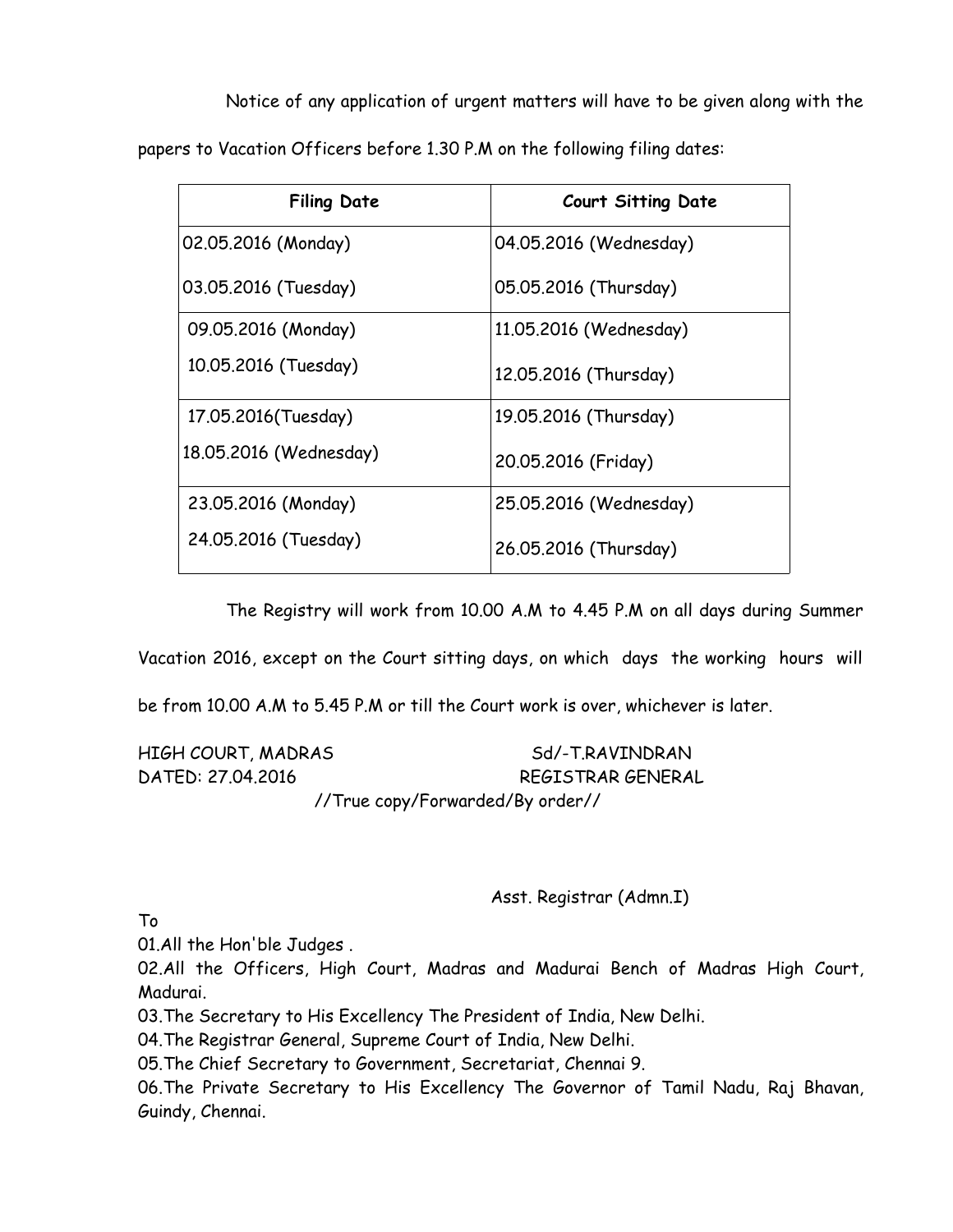07.The Chief Secretary to Government of Puducherry, Puducherry. 08.The Secretary to Government, Home Department, Secretariat, Chennai-9. 09.The Registrar General, High Court of Judicature @ Patna. 10.The Registrar General, High Court of Madhya Pradesh @ Jabalpur. 11.The Registrar General, High Court of Andhrapradesh @ Hyderabad. 12.The Registrar General, High Court of Judicature @ Bombay. 13.The Registrar General, High Court of Punjab & Haryana @ Chandigarh. 14.The Registrar General, High Court of Judicature @ Allahabad. 15.The Registrar General, High Court of Kerala @ Ernakulam. 16.The Registrar General, High Court of Rajasthan @ Jodhpur. 17.The Registrar General, Orissa High Court @ Cuttack. 18.The Registrar General, High Court of Karnataka @ Bangalore. 19.The Registrar General, High Court of Jammu Kashmir @ Jammu. 20.The Registrar General, High Court of West Bengal @ Kolkatta. 21.The Registrar General, High Court of Himachal Pradesh @ Shimla. 22.The Registrar General, The Gauhati High Court, Guwahati (High Court of Assam, Nagaland, Meghalaya, Manipur, Tripura, Mizoram & Arunachal Pradesh). 23.The Registrar General, High Court of Gujarat @ Ahmedabad. 24.The Registrar General, High Court of Delhi, New Delhi. 25.The Registrar General, High Court of Sikkim @ Gangtok. 26.The Registrar General, High Court of Chhattisgarh @ Bilaspur. 27.The Registrar General, High Court of Jharkand @ Ranchi. 28.The Registrar General, High Court of Uttarakhand @ Nainital. 29.The Secretary, Madras Bar Association, High Court, Madras. 30.The Secretary, Madras High Court Advocates' Association, High Court, Madras. 31.The Secretary, Bar Council of Tamil Nadu & Puducherry, High Court, Madras 32.The Secretary, Women Lawyers Association, Madras. 33.The Secretary, Law Association, Madras. 34.The Organising Secretary, Tamil Nadu Mediation and Conciliation Centre, High Court Buildings, Madras. 35.The Secretary, Madurai Bench of Madras High Court Bar Association, Madurai. 36.The Secretary, Madurai Bench High Court Advocates' Association, Madurai. 37.The Secretary, Madurai Women Lawyers' Association, Madurai. 38.The Secretary, Madras High Court Madurai Bench Advocates'Association, Madurai 39.The Secretary, Madurai Bar Association of Madurai Bench of Madras High Court, Madurai. 40.Thiru A.L. Somayaji, Senior Advocate, Secretary, Rules Committee, No.29,30, Old Law Chambers, High Court, Madras. 41.All the Principal District Judges/District Judges 42.The Principal Judge, City Civil Court, Chennai 43.The Chief Judge, Court of Small Causes, Chennai 44.The Administrator General and Official Trustee, Chennai 45.The Director, Tamil Nadu State Judicial Academy,30, PSKR Salai, Chennai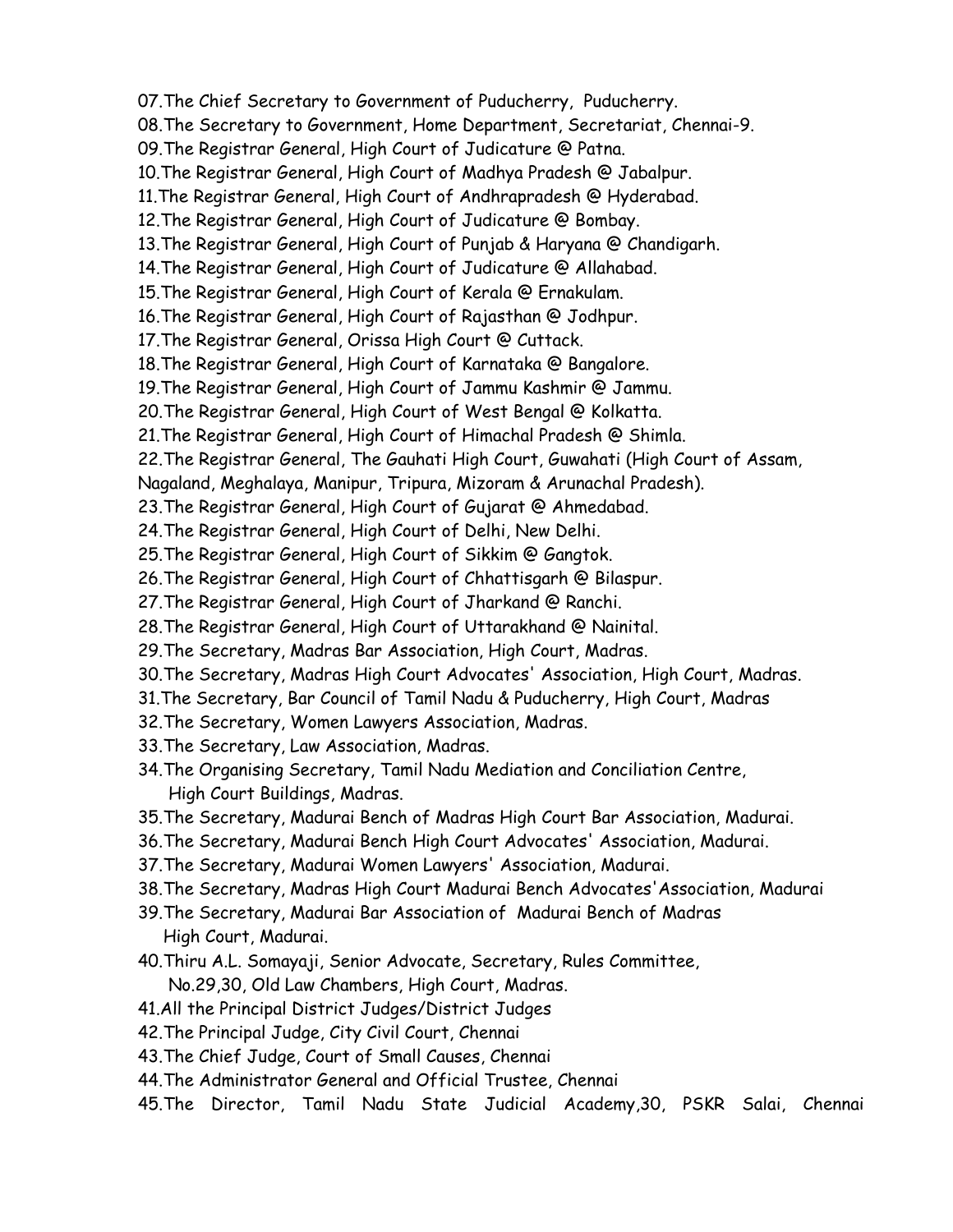46.The Chairman, Sales Tax Appellate Tribunal, Chennai

47.The Chief Metropolitan Magistrate, Egmore, Chennai

48.All the Chief Judicial Magistrate.

49.The Member Secretary, Tamil Nadu State Legal Services Authority Chennai

50.The Secretary, High court, Legal Services Committee, Chennai.

51.The Member Secretary, Pondicherry Legal Services Authority, Pondicherry

52.The Presiding Officer, Principal Labour Court/I Additional Labour Court/II Additional Labour Court/III Additional Labour Court, Chennai

53.The Presiding Officer, Labour Court, Coimbatore/ Cuddlore/ Madurai/ Salem /Tiruchirappalli/Tirunelveli

54.The Presiding Officer, Principal/Additional Labour Court, Vellore

55.The Additional Chief Metropolitan Magistrate (E.O.I), Egmore, Chennai

56.The Additional Chief Metropolitan Magistrate (E.O.II), Egmore, Chennai

57.The Presiding Officer, Industrial Tribunal Chennai,

58.The State Transport Appellate Tribunal Chennai 104, by its Chairman

59.The Additional District Judge and Presiding Officer, Special Court under Essential Commodities Act, Chennai/Coimbatore /Madurai/ Pudukottai/ Salem/ Thanjavur

60.The Judge, Additional Special Court for Exclusive trial of cases under NDPS Act, Chennai.

61.The Principal Judge,/I Additional Principal Judge/II Additional Principal Judge/III Additional Principal Judge, Family Court, Chennai

62.The Judge, Family Court,Coimbatore/Dharmapuri/Dindigul/Erode/ Madurai/ Udhagamandalam/Salem/Sivagangai/Tiruchirappalli/Tirunelveli/Tiruvallur/ Vellore/Virudhunagar @Srivilliputhur

63.The Special Judge, Special Court under TNPID Act, Chennai/ Coimbatore/ Madurai 64.The Sessions Judge, Sessions Court for Trial of Bomb Blast Cases, Chennai at Poonamallee/Coimbatore.

65.The Chairman,/Judicial Officer, Taxation Appeals Tribunal, Corporation of Chennai, Chennai

66.The VIII Additional Judge/IX Additional Judge/XI Additional Judge/XII Additional Judge/XIII Additional Judge/XIV Additional Judge (CBI Cases), Chennai

67.The II Additional District Judge (CBI Cases), Coimbatore/Madurai.

68.The III Additional District Judge (PCR), Madurai/II Additional District Judge (PCR), Tirunelveli

69.The I Additional District Judge (PCR), Thanjavur/Tiruchirappalli

70.The Sessions Judge, Sessions Court for Trial of Cases relating to Communal Clashes, Madurai

71.The Chief Judge, Puducherry.

 (with a request to communicate copies to all the courts in the cadre of District Judge/Sub Judge/District Munsif in the District).

72. The Official Liquidator, 'Corporate Bhavan', 2<sup>nd</sup> floor, No.29, Rajaji Salai, Chennai-1.

73**.**All Law Officers including the Administrator General and Official Trustee and Central Law Officers in the City.

74.The Registrar, Income Tax Appellate Tribunal, Rajaji Bhavan, Chennai 90.